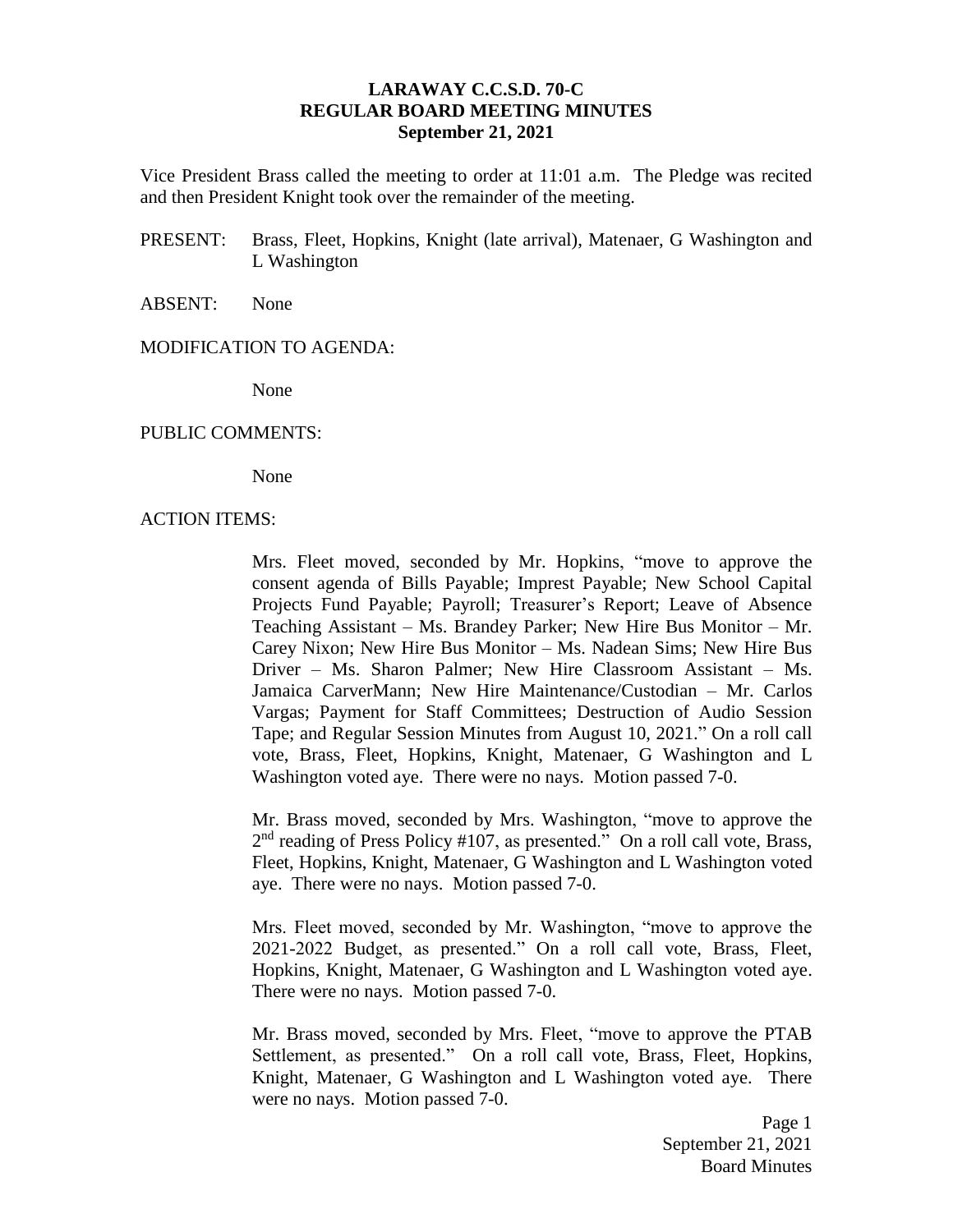Mrs. Matenaer moved, seconded by Mrs. Washington, "move to approve the annual Administrator and Teacher Salary and Benefits Report, as presented." On a roll call vote, Brass, Fleet, Hopkins, Knight, Matenaer, G Washington and L Washington voted aye. There were no nays. Motion passed 7-0.

Mrs. Fleet moved, seconded by Mr. Hopkins, "move to approve the Henry Brothers Contract, as presented." On a roll call vote, Brass, Fleet, Hopkins, Knight, Matenaer, G Washington and L Washington voted aye. There were no nays. Motion passed 7-0.

# BUILDING ADMINISTRATION REPORTS:

A. Stem Curriculum is being expanded to include Grades 4 and 5 and will then include Grades 2 and 3

# SUPERINTENDENT'S REPORT:

- A. Bus Barn Update
- B. Three Rivers Division Meeting October 28, 2021 Prairie Bluff Golf Course
- C. FOIA SteepSteel, LLC
- D. Negotiations
- E. GCN Mandated Reporter Status Training

## REPORTS/DISCUSSIONS:

A. Triple I Conference in Chicago

## ANNOUNCEMENTS – FOR THE GOOD OF THE LARAWAY AREA:

- A. Drive Thru Health Fair on Saturday, September 11 was a huge success and Thank You to Nurse Stokes for her outstanding job with organizing it.
- B. Thank you for all of your support during the recent passing of Dr. Salmieri's mother
- C. With the proposed new bus barn, we should look into electric or propane buses, as this may be the way of the future.

## TOPICS FOR FUTURE DISCUSSIONS AND RECOMMENDED BOARD ACTION:

Nothing at this time

## NEXT BOARD MEETING:

A. October 19, 2021 at 11:00 am.